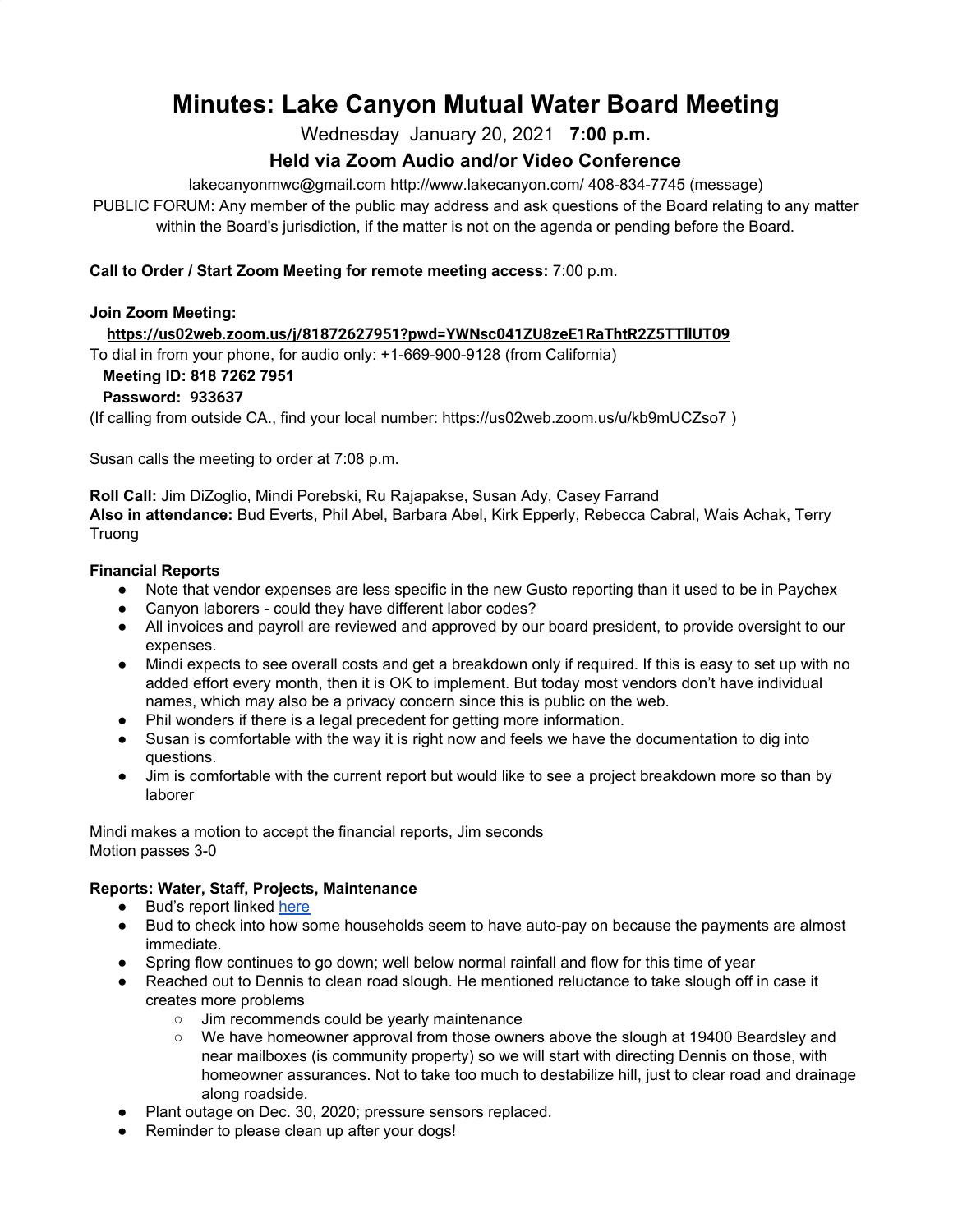Mindi makes a motion to accepting the reports, Jim seconds Motion passes 4-0

#### **Business**

- Review and approve **Dec 16th [minutes](https://7e761103-1889-4c62-a205-c99a02daa857.usrfiles.com/ugd/7e7611_46f84250a39540a29025c118375f400e.pdf)** 
	- At the Dec meeting, there was not quorum by the end of the meeting to approve

Casey makes a motion to accept the minutes from the Dec 16 meeting, Ru seconds Motion passes 4-0

- Proposed work at 19150 Beardsley Rd
	- Homeowners reached out to Jim to discuss plans
	- Board reviewed image
	- Homeowner confirmed there will be no change to the current asphalt or driveable space, no curbs or obstructions.
	- $\circ$  Drain will help homeowner, as currently the water is going into his garage and won't drain
	- Caution if workers might chip away at current asphalt
	- Note that transition from asphalt to concrete can be a problem. They may need to be asked to saw-cut the payment.
	- Mindi to respond to email and ask for clarity on the drain in between the road and concrete, ensure commitment that no asphalt is dug into, and no usable roadway lost to cubs or other obstructions
- Community member addresses board with a [proposal](https://7e761103-1889-4c62-a205-c99a02daa857.usrfiles.com/ugd/7e7611_7423f8ea54c446be960de8fbd95d06b2.docx) to have LCMWC contribute to a new mailbox in the updated mailbox plan for the top of the canyon.
	- Considerations for security/safety, lost mail, for future use if the water plant becomes a personal property, concern box, etc.
	- Will be agendicized for LCCSD meeting for next month
	- Bud has flexibility for small costs without board oversight as we cannot vote on this tonight, and board does see value in mailbox for that property for other uses beyond replacing PO box
- [Jim] Review survey bids for road centerline
	- Jim forwarded response from Brody (surveyor) where questions were answered
	- Pins were not included in original estimate, which would double the estimate to \$26k
	- Agreed those should be set at angle changes and at a standard distance (e.g. 100 ft) not at property lines
	- Next step would be to get legal guidance from a policy perspective, encroachment topics, etc. ■ Before action would be taken, all Lake Canyon projects need to be prioritized
	- Has not yet reached out to the County
	- Jim to be reaching out to other surveyors with the same request
	- Need to consider if we have funds for this and if this is a priority project given pipeline project, tank work, etc.
	- $\circ$  We do not currently have a clear written priority plan for major work, clear capital plan, etc.
	- We did not ask for community input on major projects
	- Pipeline project is assigned to Kirk and Ru to get in touch with Fall Creek Engineering and other engineering firms
	- Top priorities identified at annual meeting were Phase 3 pipeline, fire protection, and SJ Water, then additional priorities centerline road surveying and road safety, including bridges
- [Mindi] Laurel Curve project update
	- Review solutions [document](https://7e761103-1889-4c62-a205-c99a02daa857.usrfiles.com/ugd/7e7611_db42092698c749bb9c29288b852d2fee.pdf) from Dec. 20th meeting
	- Homeowner at 19151 Laurel is open to all solutions presented and has some feedback regarding speed signs, bollards which require breakaway for fire dept. And consider what vehicles the road allows, not how to get bigger vehicles to be accommodated
	- Homeowner at 19141 Laurel believes his cans to be within his property and outside of the easement